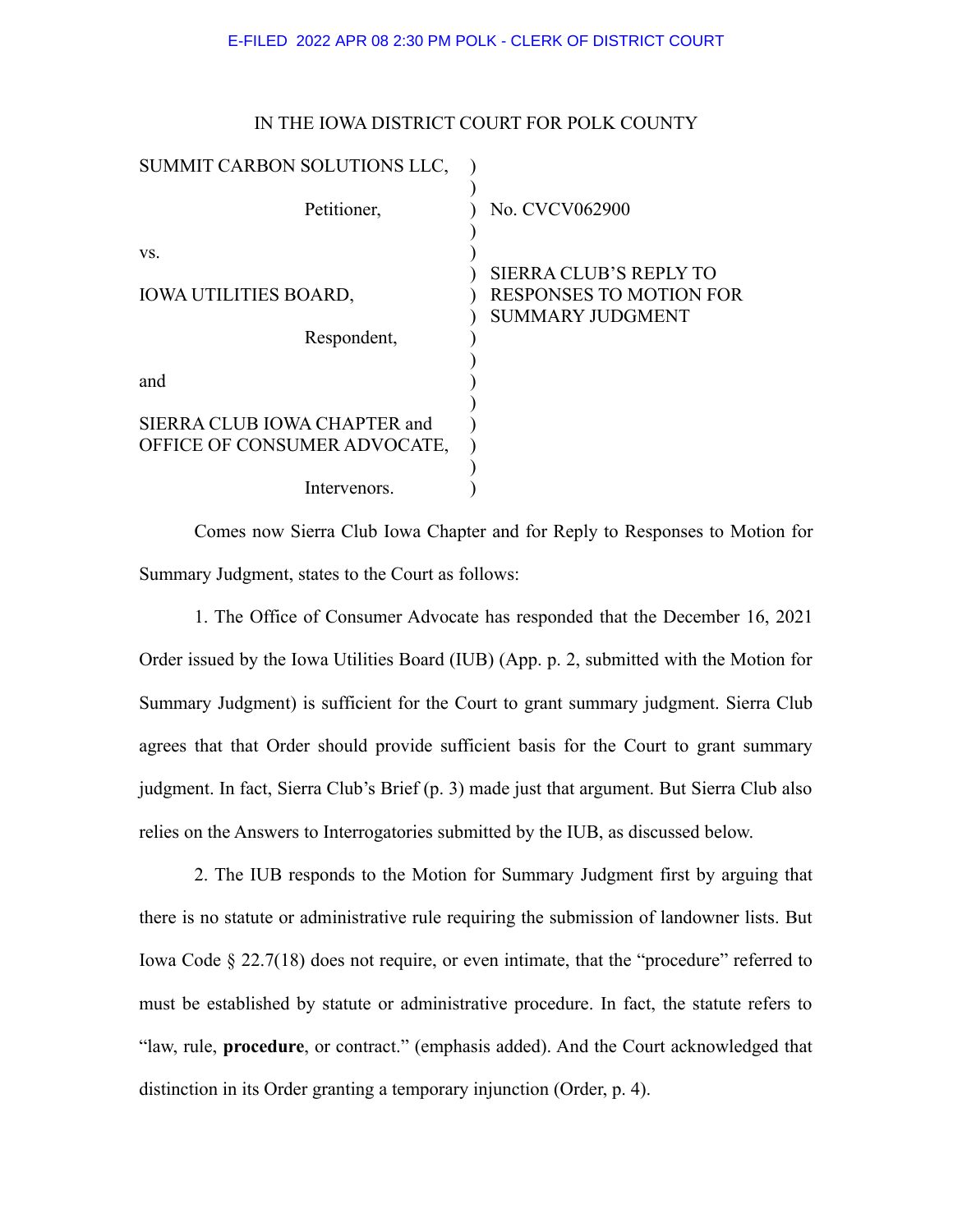## E-FILED 2022 APR 08 2:30 PM POLK - CLERK OF DISTRICT COURT

3. The IUB then contends that the agency has not obtained landowner lists for some projects where permits were applied for after June of 2019. This was obviously an attempt to counter the uncontested fact in its Answer to Interrogatory No. 2 submitted to the IUB by Sierra Club (App. p. 11, submitted with the Motion for Summary Judgment) that "the Iowa Utilities Board began the routine practice of requesting a list or map identifying individuals provided notice of an informational meeting in June of 2019." That statement certainly describes a procedure of requiring landowner lists to be submitted to the IUB. Furthermore, the IUB's Answer to Interrogatory No. 1 submitted to the IUB by Sierra Club (App. p. 9, submitted with the Motion for Summary Judgment) said the IUB "does not 'contend that the Iowa Utilities Board had not had a procedure prior to December 16, 2021, of requiring applicants for permits of any kind to submit lists of landowners affected by the applicant's project to the Board.'" In other words, the IUB admitted that it had a procedure prior to December 16, 2021, of requiring applicants for permits to submit a landowner list.

4. The IUB has also submitted an affidavit signed by Sanel Lisinovic, a Utilities Regulation Engineer with the IUB. The affidavit, however, is not admissible evidence. A court should only consider admissible evidence in evaluating a motion for summary judgment. *Pitts v. Farm Bureau Life Ins. Co.,* 818 N.W.2d 91 (Iowa 2012). And Iowa Rule of Civil Procedure 1.981(5) requires that affidavits be made on personal knowledge, setting forth facts admissible in evidence, by an affiant who is competent to testify to the facts in the affidavit. The affidavit here is inadmissible evidence because there is no showing that the affiant has personal knowledge of the nature and specifics of the projects in the various IUB dockets listed. Nor is there any explanation as to why some of the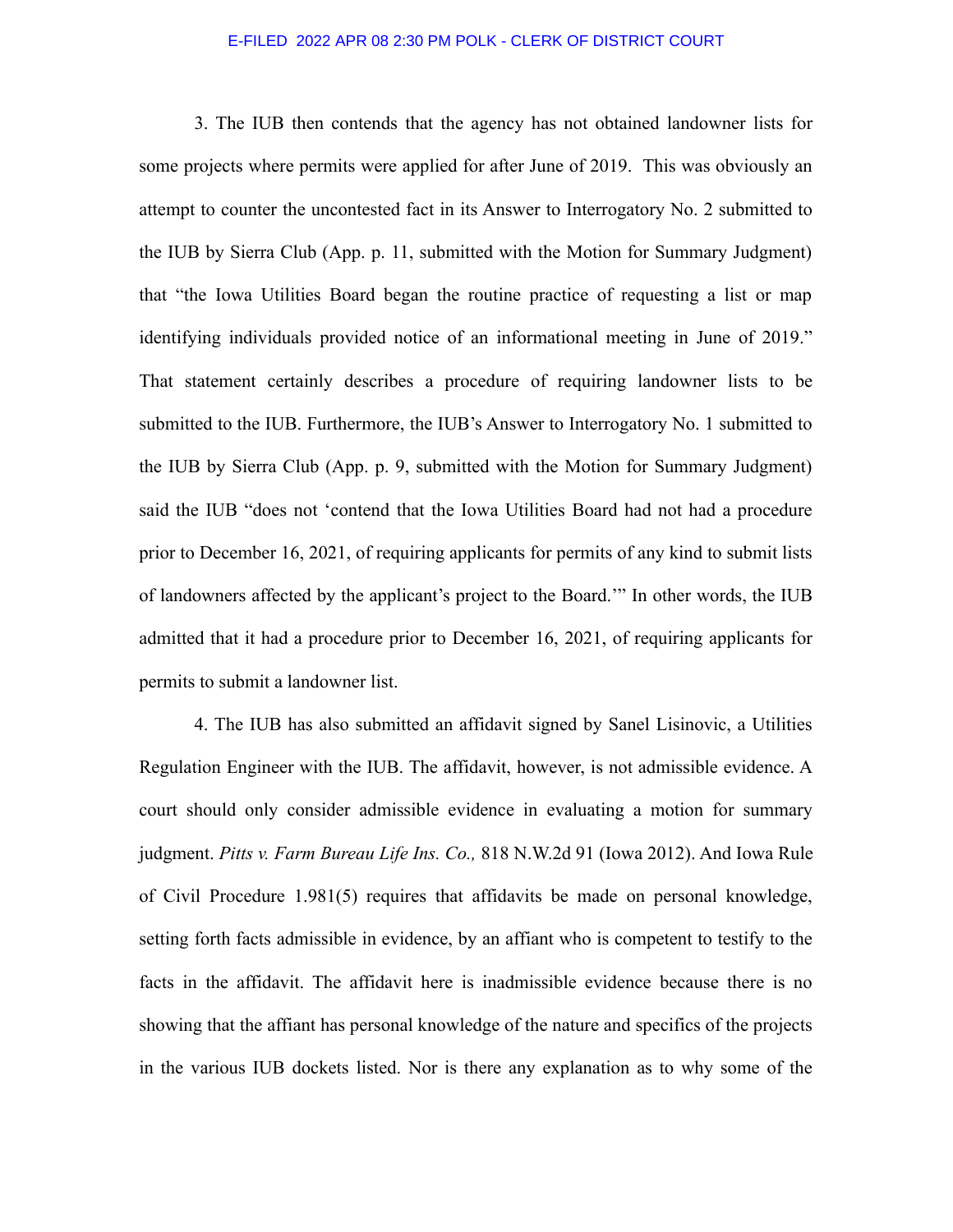## E-FILED 2022 APR 08 2:30 PM POLK - CLERK OF DISTRICT COURT

docket entries after June of 2019 apparently show that landowners lists were not submitted, in obvious contradiction of the statements in the Interrogatory answers discussed above. So the affidavit leaves us to speculate on these questions. An inference is not legitimate if it is based on speculation or conjecture, and in considering a summary judgment, speculation is not sufficient to generate a genuine issue of fact. *Banwart v. 50th St. Sports*, 910 N.W.2d 540 (Iowa 2018).

5. It is also important to consider that the IUB's December 16. 2021, Order addressed specifically hazardous liquid pipelines. In IUB's Answer to Sierra Club's Interrogatory No. 2, the hazardous liquid pipeline dockets are identified by an "HLP" prefix. In all of those dockets, a landowner list was required to be submitted. So even if the IUB contends that in some electric transmission line dockets landowner lists were not required, it is clear that landowner lists were required for hazardous liquid pipelines. That is the relevant and material fact for this litigation, and that fact cannot be disputed.

6. Summit has responded to the Motion for Summary Judgment by filing a Motion to Continue. The basis of the Motion to Continue is the allegation that Summit needs time to conduct discovery, referring to three interrogatories served on April 5, 2022. But the information requested in those interrogatories would add nothing material to the record regarding the Motion for Summary Judgment that is not contained in the IUB's Answers to Sierra Club's Interrogatories and Sanel Lisinovic's affidavit (even if the affidavit were admissible evidence) discussed above. Iowa Rule of Civil Procedure 1.981(6) states that a continuance in this circumstance should be granted only if the party resisting a summary judgment cannot present facts essential to supporting the opposition to the summary